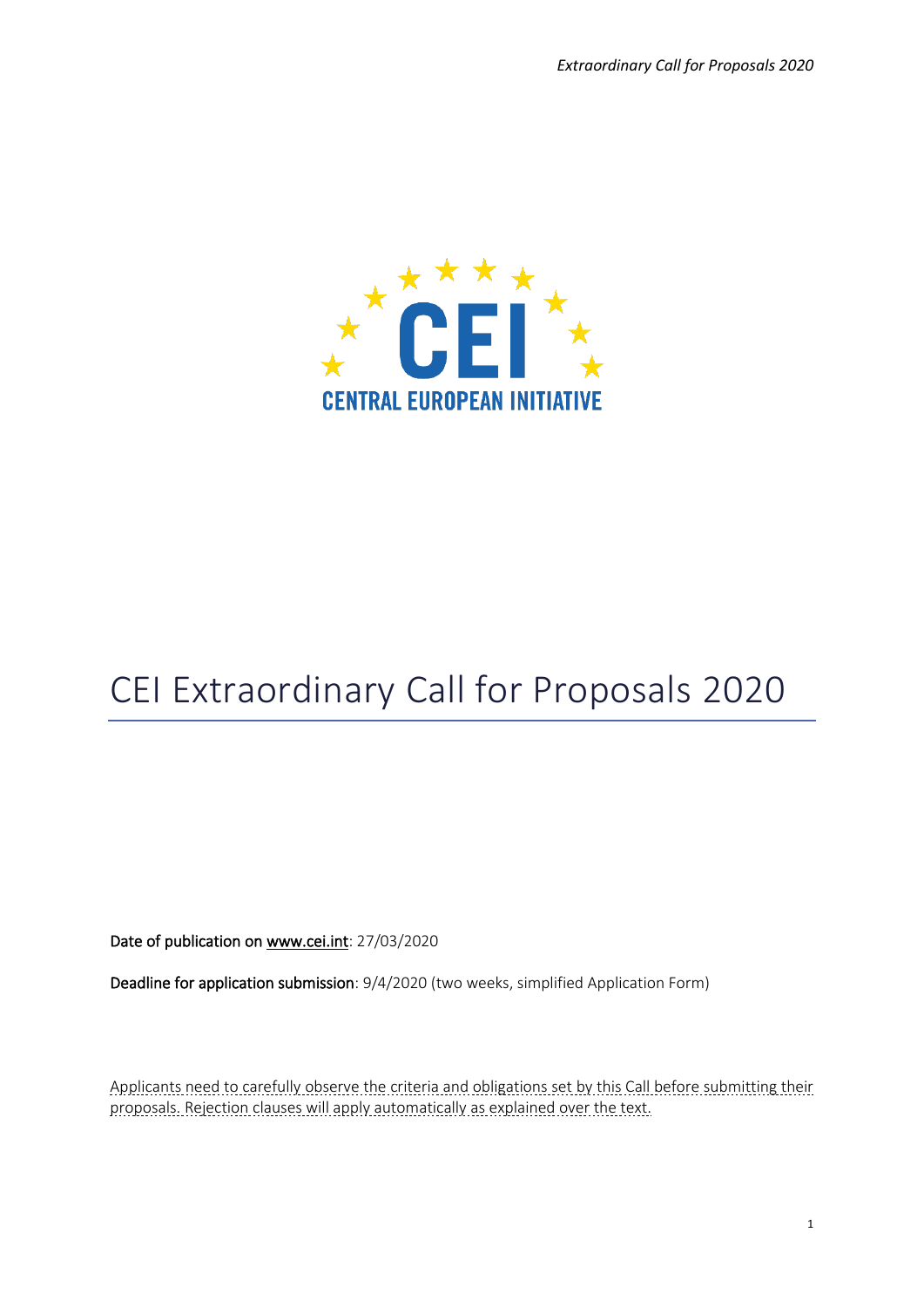## Table of contents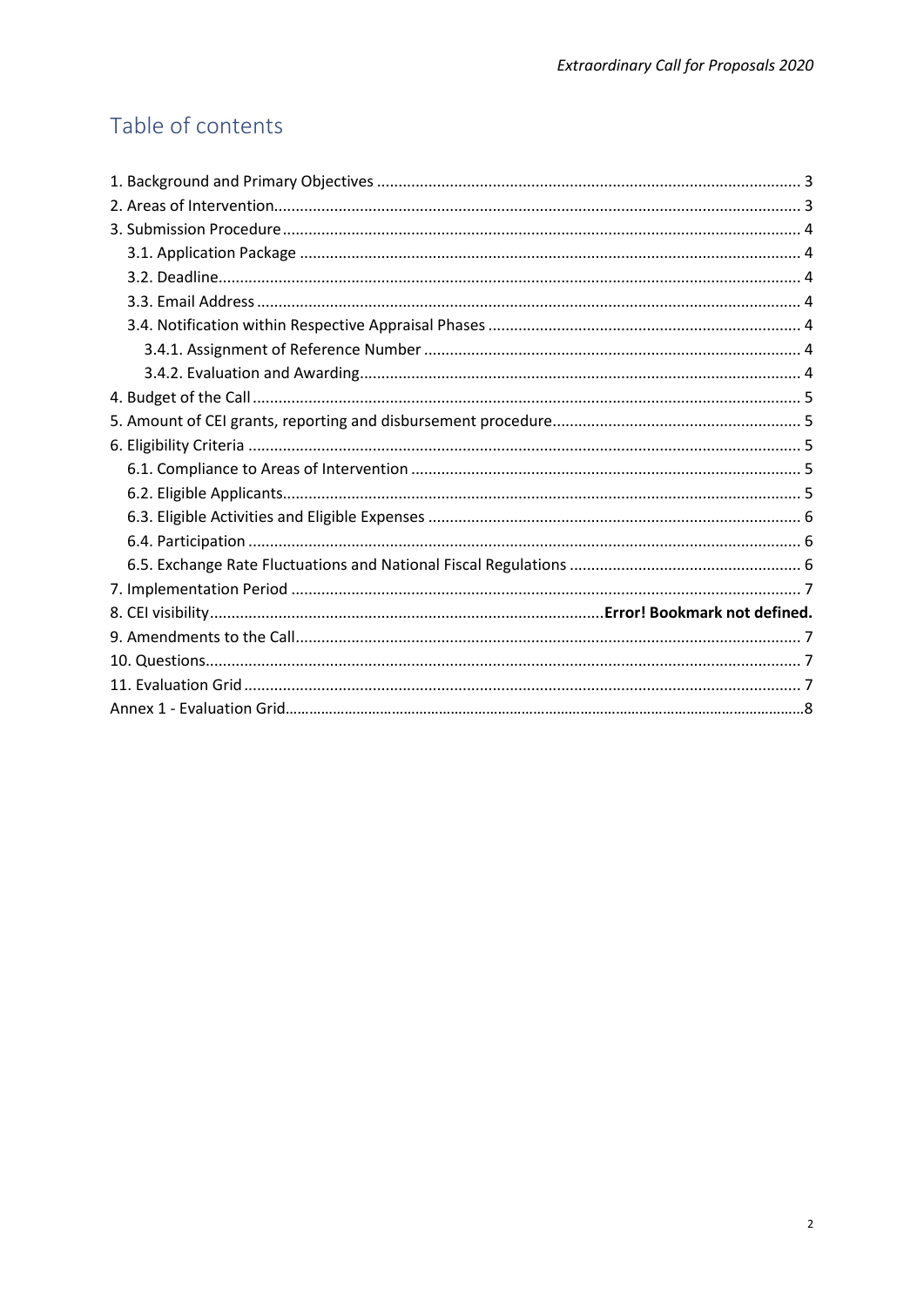## <span id="page-2-0"></span>1. Background and Primary Objectives

With the ongoing disruption from **COVID-19**, the CEI is aware of the difficulties this poses for education and working activities in general in the CEI region and beyond, where schools, universities and other working environments are increasingly cancelling most in-person classes and meetings, not to mention medical appointments limiting access to health facilities.

In these difficult times, schools, institutions and operators are focusing on finding alternative ways to transform the current serious emergency into an important opportunity for fostering and disseminating innovation at educational and professional level and enhancing experiences already in place in many schools and health centres, through telemedicine for example, where remote diagnosis and treatment of patients by means of telecommunications technology would be ever more useful today.

On such basis, the CEI intends to contribute to facing the global COVID-19 outbreak through tangible and immediate action addressing its 17 Member States, i.e.: Albania, Belarus, Bosnia and Herzegovina, Bulgaria, Croatia, Czech Republic, Hungary, Italy, Moldova, Montenegro, North Macedonia, Poland, Romania, Serbia, Slovakia, Slovenia and Ukraine, with particular attention to those which are not members of the EU.

While a growing number of countries, regions and cities are declaring a state of emergency - and the World Health Organization has officially classified the worldwide outbreak a pandemic - the CEI is launching this Extraordinary Call for Proposals that will allocate small grants for addressing specific needs at local level in the above-mentioned countries. The purpose is to support the communities and territories of CEI Member States in facing this emergency through a simple tool, able to respond to the necessities of citizens quickly.

## <span id="page-2-1"></span>2. Areas of Intervention

CEI grants will be allocated for actions in three areas of intervention:

- 1. Healthcare and telemedicine (MED), *taking into account that telemedicine software platforms have become very accessible and useful, and especially helpful in monitoring patients with existing conditions, even at a distance. Telemedicine software allows doctors to reach out to patients via video link, which can be incredibly useful for practices when traveling to the medical facility can be difficult and even dangerous for patients with existing health conditions*;
- 2. Education and e-learning/distance learning (EDU), *taking into account that the educational paths that teachers design and develop in virtual environments can be easily accessible to pupils and students through personal devices and can offer valuable help in overcoming the logistical difficulties that can be determined when schools or classrooms are, for various reasons, unavailable and continuity of education in the presence not guaranteed*;
- 3. Support to Micro, Small and Medium-sized Enterprises (MSMEs)<sup>1</sup>, taking into account that *smart working may help improve both the performance and the satisfaction that is obtained from the job especially when it is not possible to reach your workplace.*

 $1$  According to Commission Regulation (EU) N0 651/2014 (ANNEX I), an enterprise is considered to be any entity engaged in an economic activity, irrespective of its legal form. This includes, in particular, self-employed persons and family businesses engaged in craft or other activities, and partnerships or associations regularly engaged in an economic activity. SME's are classified as Micro, Small or Medium Enterprises, according to EU No 651/2014 definition, as follows:

| SME CATEGORY         | <b>MEDIUM</b>       | SMALL       | <b>MICRO</b>             |
|----------------------|---------------------|-------------|--------------------------|
| Staff Headcount:     | 250                 | 50<         | <10                      |
| Turnover:            | $<50M$ $\epsilon$   | $<10$ M $<$ | $\langle$ 2 M $\epsilon$ |
| Balance Sheet Total: | $<$ 43 M $\epsilon$ | $<10$ M $<$ | $\langle$ 2 M $\epsilon$ |

The data to apply to the headcount of staff and the financial amounts are those related to the latest approved accounting period and calculated on an annual basis.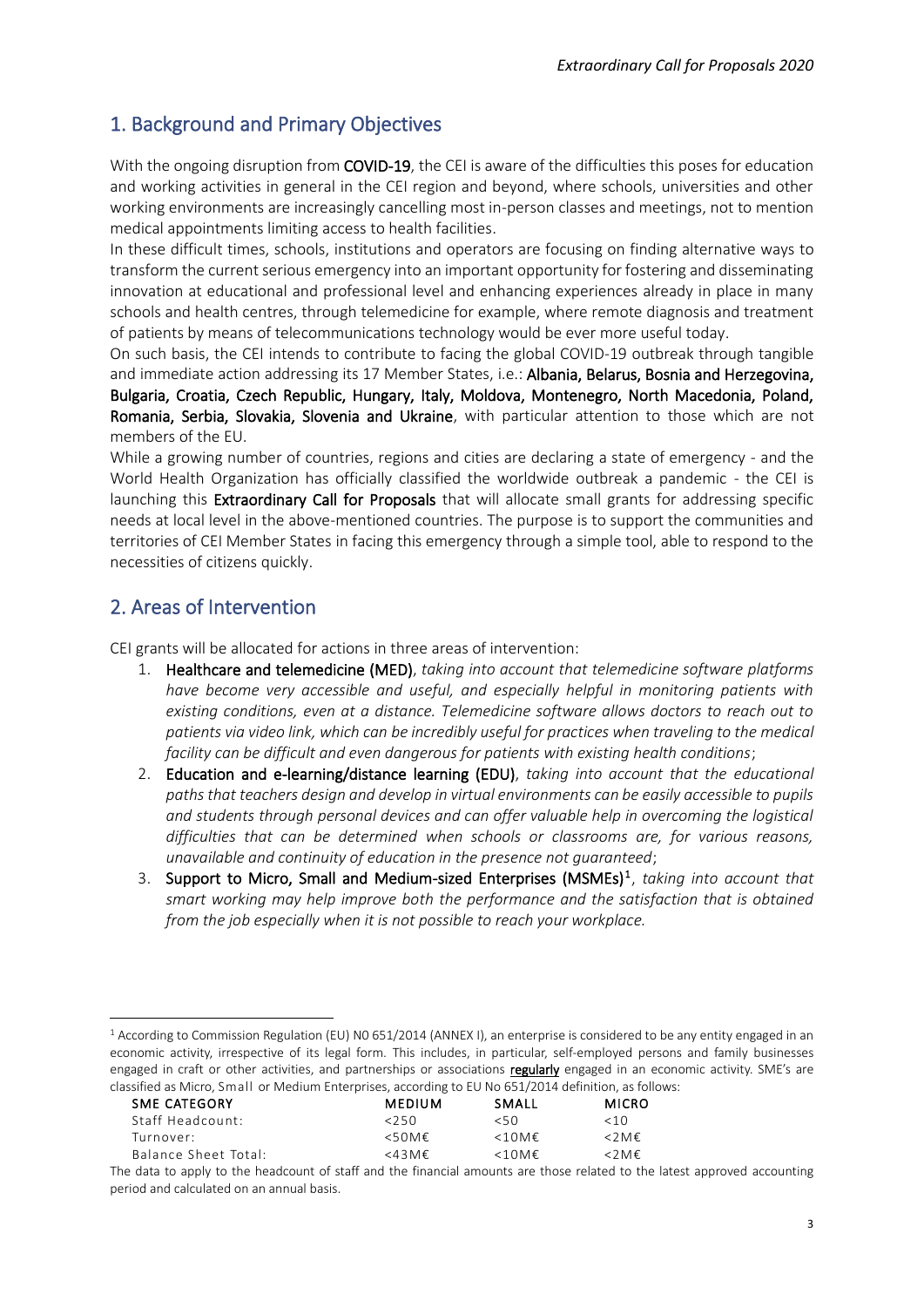## <span id="page-3-1"></span><span id="page-3-0"></span>3. Submission Procedure

#### 3.1. Application Package

The Application Form (*EX. Call 2020\_Application Form\_TEMPLATE.docx*) shall be downloaded from the CEI website. The Application Package to be submitted by email to the CEI shall consist of:

- Application Form in MS Word strictly respecting the proposed format (character size, colours, paragraph structure etc. - no inclusion of images or photos)
- PDF version of the Application carrying the signature and stamp of the Applicant's institution on the last page
- Official proof of registration (see *6.2. Eligible Applicants*).

#### For technical reasons the Application Package shall not exceed the size limit of 6 MB

The Application Form shall be filled-in in all its parts: incomplete Application Packages will be automatically rejected. Any technical question or problem concerning the format of the Application Form shall be addressed in writing to [applications@cei.int](mailto:applications@cei.int) quoting as subject *EX. Call 2020 – Technical Info.*

#### <span id="page-3-2"></span>3.2. Deadline

Applications shall be submitted by 9 April 2020 carrying as subject of the email the indication *EX. Call 2020 – Country – MED – EDU –MSMEs* (to be filled-in as appropriate). Applications submitted after the established deadline will be automatically rejected. Nevertheless, taking into account the limited duration of the submission phase, due to the urgency character of this Call, the CEI reserves the right to extend the above-mentioned deadline.

#### <span id="page-3-3"></span>3.3. Email Address

Applications shall be forwarded exclusively by email to [applications@cei.int](mailto:applications@cei.int). The CEI National Coordinator of the country of the Applicant institution must be in copy to the submission email (see [contact list](https://www.cei.int/national-co-ordinators) on the CEI website). If the CEI National Coordinator of the Applicant's country is not put in copy in the submission email, the Application will be automatically rejected.

#### <span id="page-3-4"></span>3.4. Notification within Respective Appraisal Phases

#### <span id="page-3-5"></span>3.4.1. Assignment of a Reference Number

Upon receipt of the submission email, the Secretariat will assign a Reference Number to the Application (305.xxx-20) and notify the Applicant by email as appropriate in the following days. Applicants will need to keep the Reference Number for monitoring the further appraisal and notification phases.

#### <span id="page-3-6"></span>3.4.2. Evaluation and Awarding

Upon completion of the Administrative and Eligibility Check, a roster of shortlisted applications will be created by the Secretariat. Shortlisted Applications only will proceed to the following evaluation phase by the competent CEI structures according to an Evaluation Grid (see *11. Assessment Grids*). Only Applications reaching a *good* or *very good* total score according to the mentioned Evaluation Grid are eligible to receive possible CEI co-financing. No direct communication to Applicants will occur at this stage.

The list of Applications proposed for funding is submitted by the Secretariat to the Committee of CEI National Coordinators (CNC), which will take the final decision on allocation of CEI grants.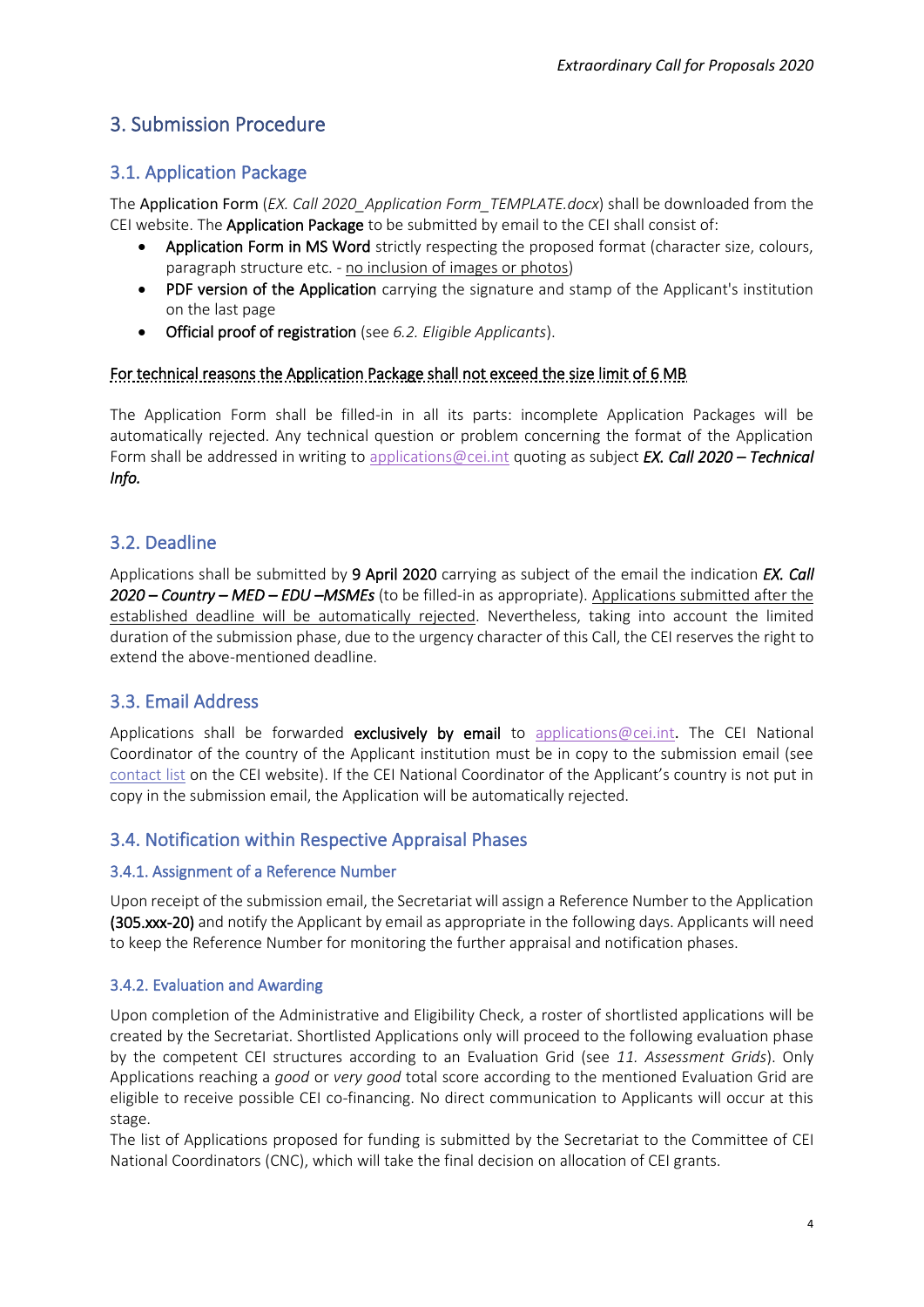The Secretariat will notify directly both the Applicants who are awarded with a CEI grant and those who are not. The direct notification will occur by email exclusively at a date following the meeting in which the decision has been taken.

## <span id="page-4-0"></span>4. Budget of the Call

The overall indicative amount under this Call for Proposals is 600.000,00 EUR that will be made available by the following sources of funding:

- CEI Cooperation Fund, which is financed by all CEI Member States, will provide up to 310.000,00 EUR;
- Know-how Exchange Programme (KEP), which is entirely financed by Italy, will provide up to 290.000,00 EUR. In line with the rules governing the functioning of KEP, its resources shall be spent only for actions targeting non-EU CEI Member States<sup>2</sup>, regardless of the nationality of the applicant which can be based in any Member Country of the CEI.

The CEI reserves the right not to award all available funds.

## <span id="page-4-1"></span>5. Amount of CEI grants, reporting and disbursement procedure

Applicants can request a CEI grant up to 100% of the value of their project, and up to a maximum amount of 40.000,00 EUR. Any applicable co-financing (if any) can be referred to in the application form. An **Advance Payment** (up to 80% of the approved CEI grant) can be requested as soon as the official communication of awarding is received from the CEI-Executive Secretariat. Upon completion of the activity, Applicants will be requested to send a narrative and financial report (based on a template that will be made available by the CEI), along with a request for Final Payment. The CEI will validate the narrative and financial report, reserving the right to ask for additional information and documentation, if necessary. The Final Payment will be disbursed by the CEI-ES as soon as the narrative and financial report will be validated.

## <span id="page-4-2"></span>6. Eligibility Criteria

Applications shall fulfil the following eligibility criteria:

## <span id="page-4-3"></span>6.1. Compliance to Areas of Intervention

The Application should exclusively refer to one of the areas of intervention indicated in chapter *2. Areas of Intervention*. Applicants are invited to describe clearly and in very practical terms the intervention logic of their projects vis-à-vis the selected core sector. The same goes for related expected results. It is essential to make sure to be as specific as possible.

## <span id="page-4-4"></span>6.2. Eligible Applicants

All public and private entities based and registered in a CEI Member State as well as international/regional organisations can apply. Individuals cannot apply. All Applicants shall specify their legal status within the Application Form, referring to the relevant legislation or act as appropriate. Non-Governmental and Civil Society Organisations as well as private entities shall annex an official proof of registration to the Application Form with a courtesy translation into English. This requirement is mandatory.

Under this Call for Proposals, applicants can submit up to two distinct project proposals, provided that the beneficiaries are different.

<sup>2</sup> Albania, Belarus, Bosnia and Herzegovina, Moldova, Montenegro, North Macedonia, Serbia and Ukraine.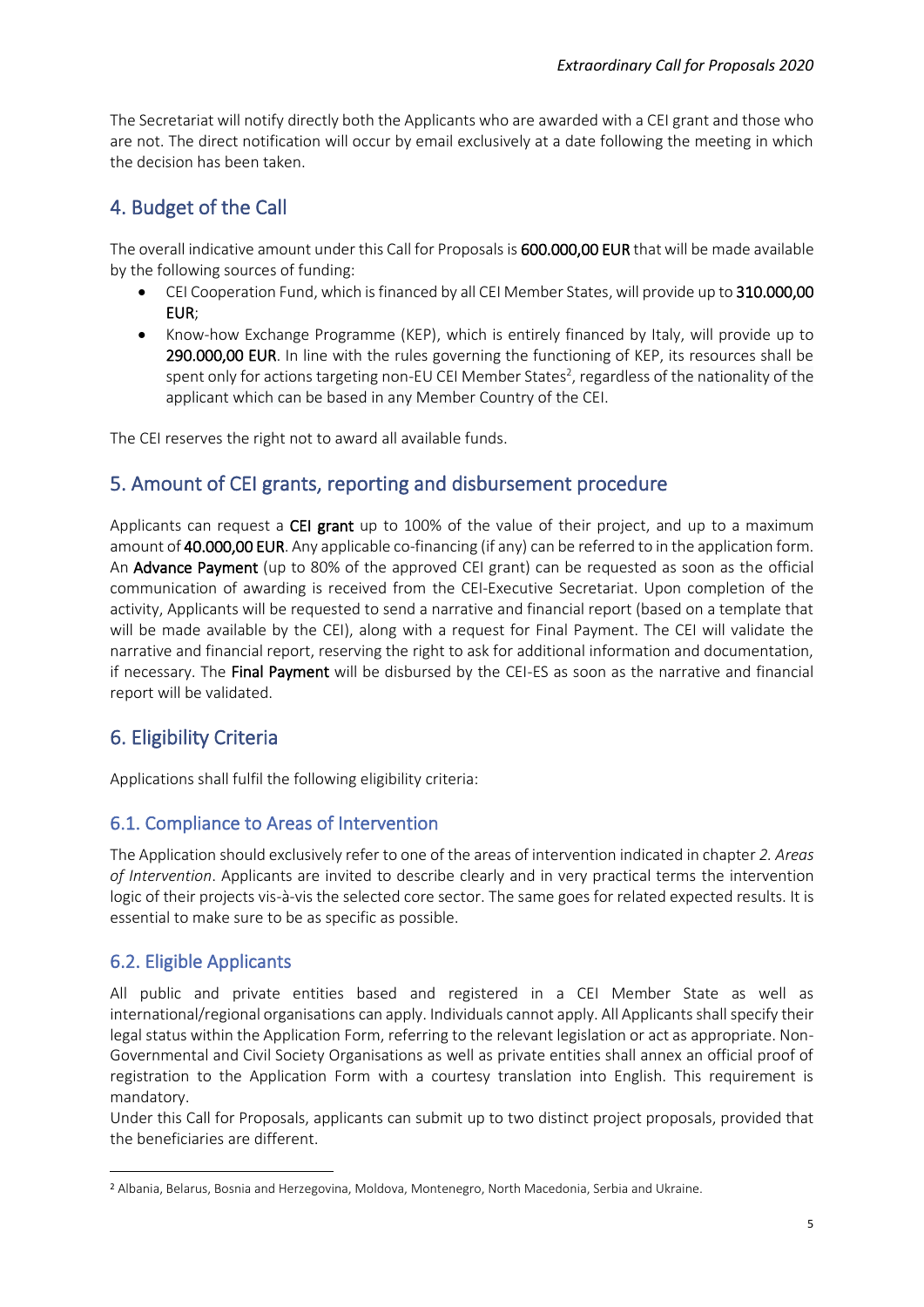### <span id="page-5-0"></span>6.3. Eligible Activities and Eligible Expenses

CEI grants will be allocated to - and subsequently managed by - eligible Applicants (*see 6.2*) based and registered in all CEI Member States [\(https://www.cei.int/member-states\)](https://www.cei.int/member-states).

Nevertheless, special attention will be paid to activities addressing, as primary beneficiaries, entities and citizens of non-EU CEI Member States. Within this framework, activities eligible to receive CEI funding are the following.

#### For area of intervention 1 – Healthcare and telemedicine (MED):

- o purchase of equipment to meet urgent medical needs;
- o purchase of medical software and other IT tools to facilitate telemedicine practices;
- o organisation of online seminars (webinars) to facilitate transfer of knowledge between and among healthcare experts and operators (from CEI EU Member States to CEI non-EU Member States);
- o realisation and production of information material (infographics, videos, social media campaigns) to facilitate dissemination of knowledge and awareness raising on measures, including hygiene ones, to tackle the spread of COVID-19;
- o translation of documents, information material and research work into the national languages of CEI non-EU Member States.

#### For area of intervention 2 – Education and e-learning/distance learning (EDU):

- o purchase of equipment for e-learning purposes, including hardware (school digital boards, computer, laptops, tablets, devices, etc.) and software (online tools, platforms for distance learning, etc.);
- o organisation of online seminars (webinars) to facilitate transfer of knowledge between and among education experts and operators (from CEI EU Member States to CEI non-EU Member States).

#### For area of intervention 3 - Support to Micro, Small and Medium-sized Enterprises (MSMEs):

- o purchase of equipment for facilitating smart working, including hardware (computers, laptops, tablets, devices, etc.) and software (online tools, platforms for smart working, etc.);
- o organisation of online seminars (webinars) to facilitate transfer of knowledge between and among economic experts and operators (from CEI EU Member States to CEI non-EU Member States);
- o purchase of consulting services to facilitate innovation, with a particular focus on digitalisation and dematerialization of businesses.

#### <span id="page-5-1"></span>6.4. Participation

No participation quorum is envisaged under this Call. Funded actions can involve either:

o one CEI Member State (for instance, an hospital purchasing medical equipment; a municipality producing an informative video for its citizens on how to tackle the spread of COVID-19; a school purchasing equipment for e-learning purposes; etc.);

or

o two (or more) CEI Member States (for instance, an entity in a CEI EU Member State purchasing useful equipment and sending it a counterpart in a CEI non-EU Member State; an entity in a CEI EU Member State organising an online seminar (webinar) to transfer knowledge to one (or more) CEI non-EU Member State(s) on topics relevant to counter the spread of COVID-19; etc.).

Nevertheless, in line with the regional character of the CEI, cooperative actions involving several Member States are strongly encouraged.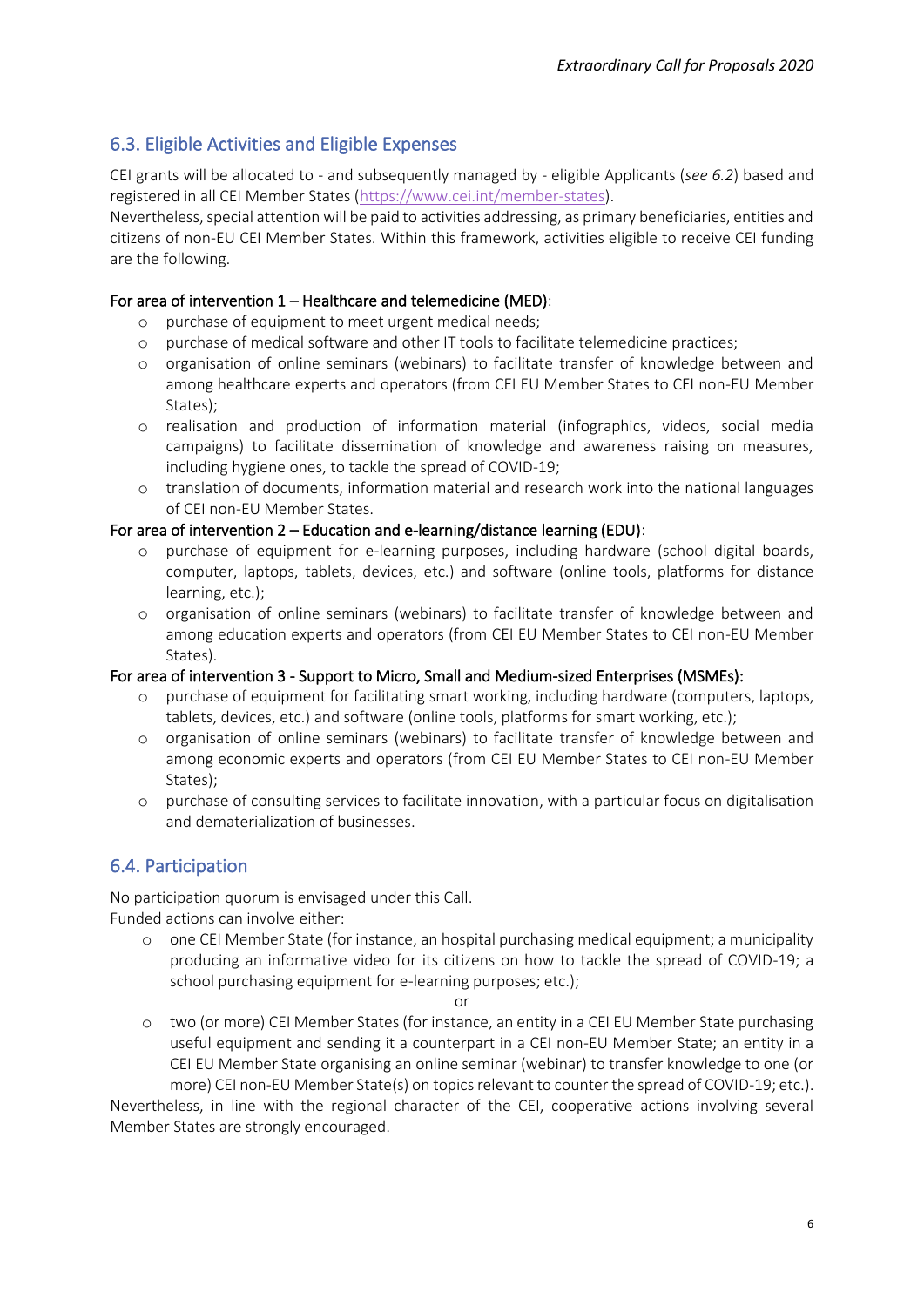### <span id="page-6-0"></span>6.5. Exchange Rate Fluctuations and National Fiscal Regulations

The budget of the Application Form shall be outlined in Euro. The Applicant is entirely responsible for the calculations leading to the outlined budget estimate including currency conversions and national/local taxes and levies (e.g. VAT). The CEI is not responsible for or reimbursing currency rate variations and cannot be charged with potential shortages or financial consequences of exchange rate fluctuations and underestimation or disregard of national fiscal regulations by the Applicant. Budget calculations in countries which are outside the Euro zone can take as reference value the exchange rate of the National Bank of their country on the day of submitting the Application. The CEI grant is transferred in Euro. Bank transfers to accounts in a local currency are likely to be automatically converted by the recipient's bank to the currency of the account, using the exchange rate of the date of transaction. In any such cases, the CEI will not be responsible for any possible depreciation of the transferred tranches of the CEI contribution.

## <span id="page-6-1"></span>7. Implementation Period

Owing to its "extraordinary" nature, this Call is designed to respond as quickly as possible to the emergency caused by COVID-19. In this regard, while the CEI will make any effort to simplify the application and evaluation phase, and the subsequent awarding procedure, successful Applicants are requested to immediately start the implementation of the activity funded through a CEI grant. Moreover, to optimise the impact of this Call, Applicants are requested to conclude the implementation of the CEI-funded activity within a time frame of 6 months starting from the official communication of awarding received from the CEI.

## 8. CEI Visibility

Successful Applicants - implementing an activity funded by a CEI grant received in the context of this Extraordinary Call - are kindly requested to ensure maximum CEI visibility. This can be done by adding, whenever possible, the CEI logo (to be provided by the CEI) and/or by including a sentence stating that "this activity has received funding from the Central European Initiative" / "this purchase was made possible thanks to funding received from the Central European Initiative". Applicants are also encouraged to make use of social networks to maximise CEI visibility. Finally, applicants are recommended to make reference to all actions undertaken to ensure CEI visibility in the narrative and financial report to be submitted at the end of the activity (*see chapter 5. above*).

#### <span id="page-6-2"></span>9. Amendments to the Call

The CEI reserves the right to amend the present Call for Proposals by issuing addenda and/or amendments. Any addendum or amendment issued will become an integral part of the Call for Proposals upon being published on the CEI website.

#### <span id="page-6-3"></span>10. Questions

Any question regarding the Call for Proposals shall be addressed before the deadline for submission – exclusively in written form by email to [applications@cei.int](mailto:applications@cei.int) quoting as subject *EX. Call 2020 – – Questions*.